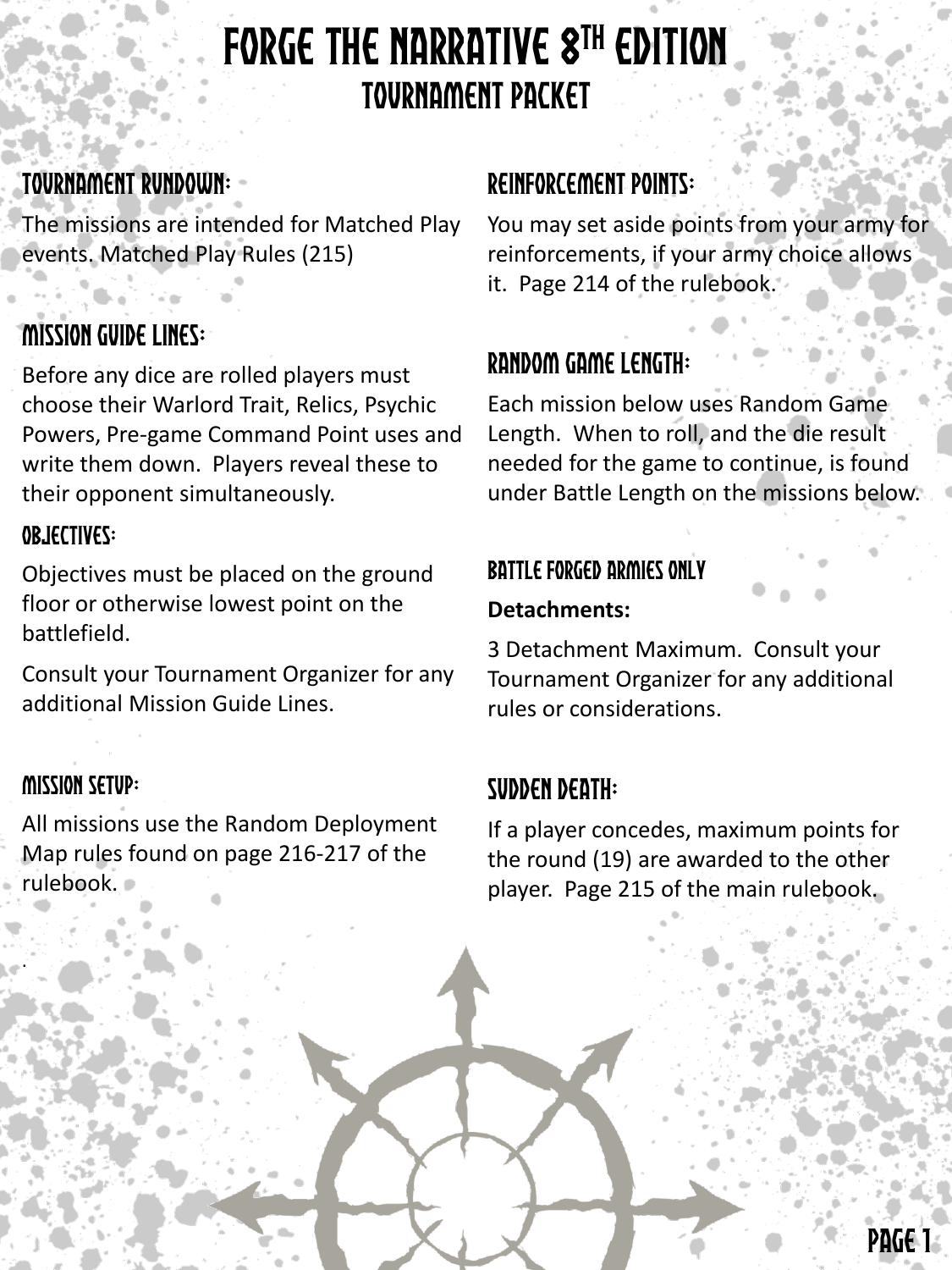# Secure the RElic

## The Battlefield:

Place a marker at the center of the table. This is the Relic. Players then roll off with a d6. The player who rolled the highest also rolls for the deployment map and chooses his/her Deployment Zone.

## Deployment:

Players roll off with a d6. The player who rolled the highest also rolls for the deployment map and chooses his/her Deployment Zone. The player who did not choose the Deployment Zone places the first unit. Players then alternate placing units one at a time until their entire army is deployed.

### **FIRST TURN:**

Players roll off. The player who finished deploying first receives a +1 to this roll. The winning player may choose to go first or second.

The player going second may choose to Seize the Initiative on a d6 roll of a 6+.

### Battle Length:

At the end of Battle Round 5 the player who went second rolls a d6. On a 1-2 the game ends. At the end of Battle Round 6, the other player rolls a d6. On a 1-3 the game ends. On a 4+ the game continues for a final Battle Round. The game ends at the end of Battle Round 7.

# Victory Conditions: PRIMARY OBJECTIVE:

**The Relic**: An infantry model can carry the Relic by moving into contact with it - that model then automatically picks it up. From that point, the Relic remains with that model (move the Relic marker with the model to show this) until it is dropped, which only happens if the model is slain or flees. A model with the Relic cannot embark in a transport, leave the battlefield, or move further than 9" in any single phase for any reason.

**Scoring**– Carrying The Relic at the end of the game is a Crushing Victory. If the Relic is not being carried, then the player with a model closest to the Relic wins a Minor victory. If both players have models equally close to the Relic, then the battle ends in a Draw.

Draw – Both Players scores 3 Battle Points

Minor Victory – The Victor scores 6 Battle Points,

Crushing Victory – The Victor scores 10 Battle Points, Opponent scores 0 Battle Points.

### Secondary Objective:

Modified No Mercy (Kill Points). Total the Power Level of each army. Completing this objective will be based on the percent of Power Levels eliminated.

**Scoring**– Players earn Battle Points based on the percentage of Power Level of units they completely destroy in their opponent's army. Both players can gain max points for this objective. Points for the tiers below are cumulative to total 6 (1+2+3=6).

1-10% - Earn 1 Battle Point

11-45% - Earn 2 Battle Points

46-100% - Earn 3 Battle Points

#### **Bonus Points:**

**Slay the Warlord:** If the enemy Warlord has been slain during the battle, you score 1 battle point.

**First Blood:** The first unit, of any kind, to be destroyed during the battle is worth 1 battle point to the player it doesn't belong to. If units from both players' armies are killed or removed from play simultaneously, then both players get 1 battle point.

| Your.<br>Name:                                          |                                                                                 |                     | Table:        |         | Name:<br>Opponent |       |                                     |
|---------------------------------------------------------|---------------------------------------------------------------------------------|---------------------|---------------|---------|-------------------|-------|-------------------------------------|
| Primary                                                 | Secondary                                                                       | Bonus               | Total<br>Your | Primary | Secondary         | Bonus | Total<br>$0$ pp                     |
| ____<br>the contract of the contract of the contract of | the contract of the contract of the contract of the contract of the contract of | and the property of |               |         |                   |       | the contract of the contract of the |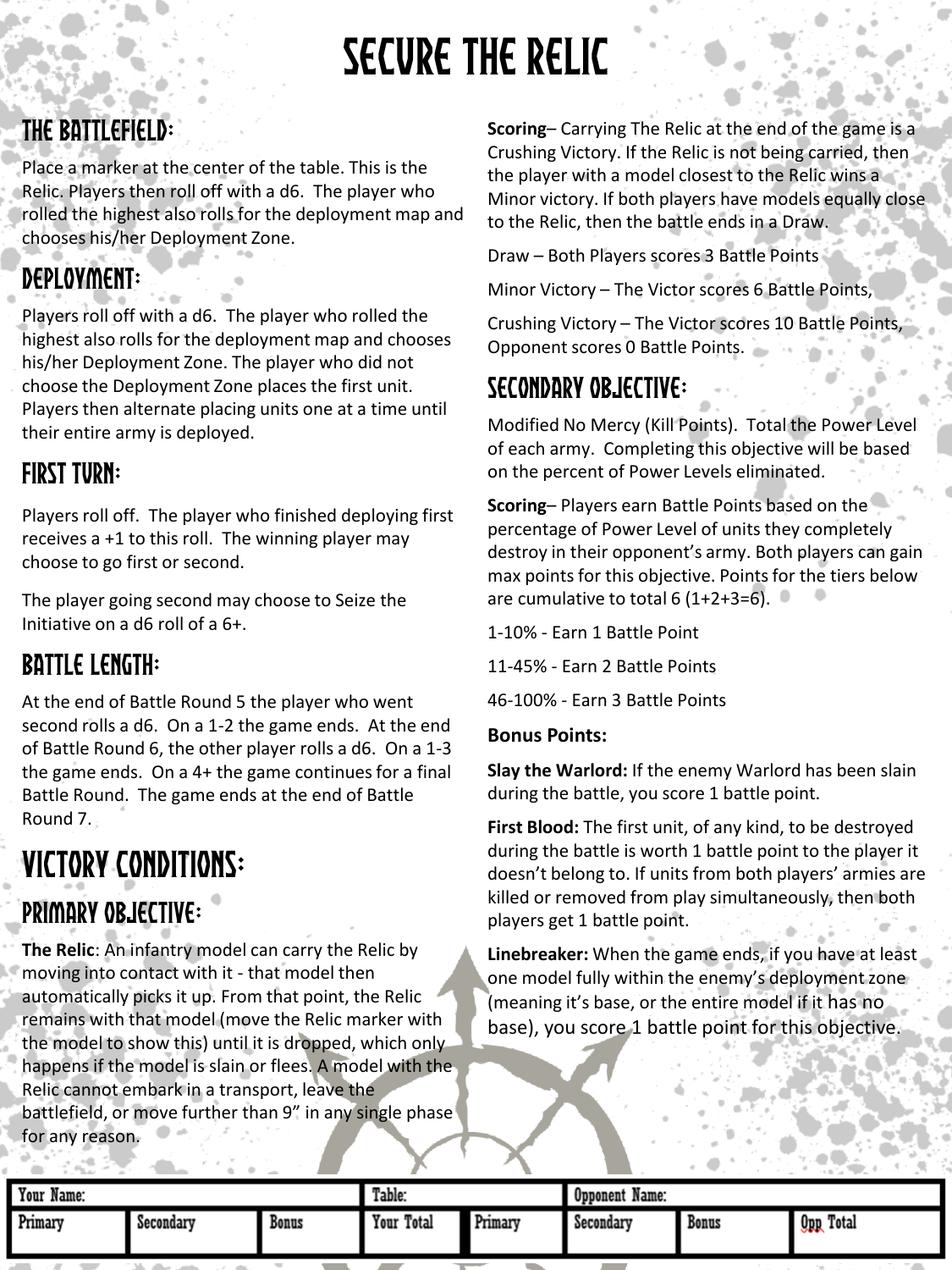# Gain Ground

### The Battlefield:

4 Progressive Objectives will be placed. Players roll off with a d6. The player who rolled the highest also rolls for the deployment map. This determines the deployment zones. The player who rolled the highest places an objective in one of the deployment zones. The other player places an objective in the other deployment zone. Players then alternate placing two more objectives in 'no man's land.' The objectives must be 12 inches away from any other objective and 6 inches away from any table edge.

### Deployment:

Players roll off with a d6. The player who rolled the highest chooses their deployment zone and places the first unit. Players then alternate placing units one at a time until their entire army is deployed.

### First Turn:

Players roll off. The player who finished deploying first receives a +1 to this roll. The winning player may choose to go first or second.

The player going second may choose to Seize the Initiative on a d6 roll of a 6+.

### Battle Length:

At the end of Battle Round 5 the player who went second rolls a d6. On a 1-2 the game ends. At the end of Battle Round 6, the other player rolls a d6. On a 1-3 the game ends. On a 4+ the game continues for a final Battle Round. The game ends at the end of Battle Round 7.

# Victory Conditions:

### PRIMARY OBJECTIVE:

Penetrate Their Defenses - Starting Battle Round 2, players score Victory Points for each progressive objective marker they control at the START of their own player turn.

3 Points for the Objective in your opponent's Deployment Zone. 2 Points for the Objectives in 'No Man's Land.' 1 Point for the Objective in your deployment zone.

Scoring- Calculate the difference in the total victory points between both players to determine how decisive the victory is. Use the scale below to determine total battle points earned for this objective:

0 – Draw. Both Players score 3 Battle Points

1-3 – Victory. The Victor scores 4 Battle Points, and the opponent scores 2 Battle Points.

4-6 – Major Victory – The Victor scores 6 Battle Points, and the opponent scores 1 Battle Point.

6+ - Crushing Victory – The Victor scores 10 Battle Points, Opponent scores 0 Battle Points.

### Secondary Objective:

King of the Hill - Table Quarters. Divide the table into 4 quarters. Control is determined as if the entire table quarter is an objective, count models completely within the table quarter. (don't just measure from the center)

#### **Scoring**–

Control more Quarters than your opponent - Earn 3 Battle Points

Control Double (or more) Quarters than your opponent – Earn 6 Battle Points.

#### **Bonus Points:**

**Slay the Warlord:** If the enemy Warlord has been slain during the battle, you score 1 battle point.

**First Blood:** The first unit, of any kind, to be destroyed during the battle is worth 1 battle point to the player it doesn't belong to. If units from both players' armies are killed or removed from play simultaneously, then both players get 1 battle point.

| Your.<br>Name: |                                                                             |       | Table:        |                                 | Name:<br><b>Opponent</b> |       |                               |
|----------------|-----------------------------------------------------------------------------|-------|---------------|---------------------------------|--------------------------|-------|-------------------------------|
| Primary        | Secondary                                                                   | Bonus | Total<br>Your | $\ddot{\phantom{1}}$<br>Primary | Secondary                | Bonus | Total<br>$0$ pp               |
| $\sim$         | and the company of the company of<br>the control of the control of the con- |       |               |                                 |                          |       | $ -$<br>the state of the con- |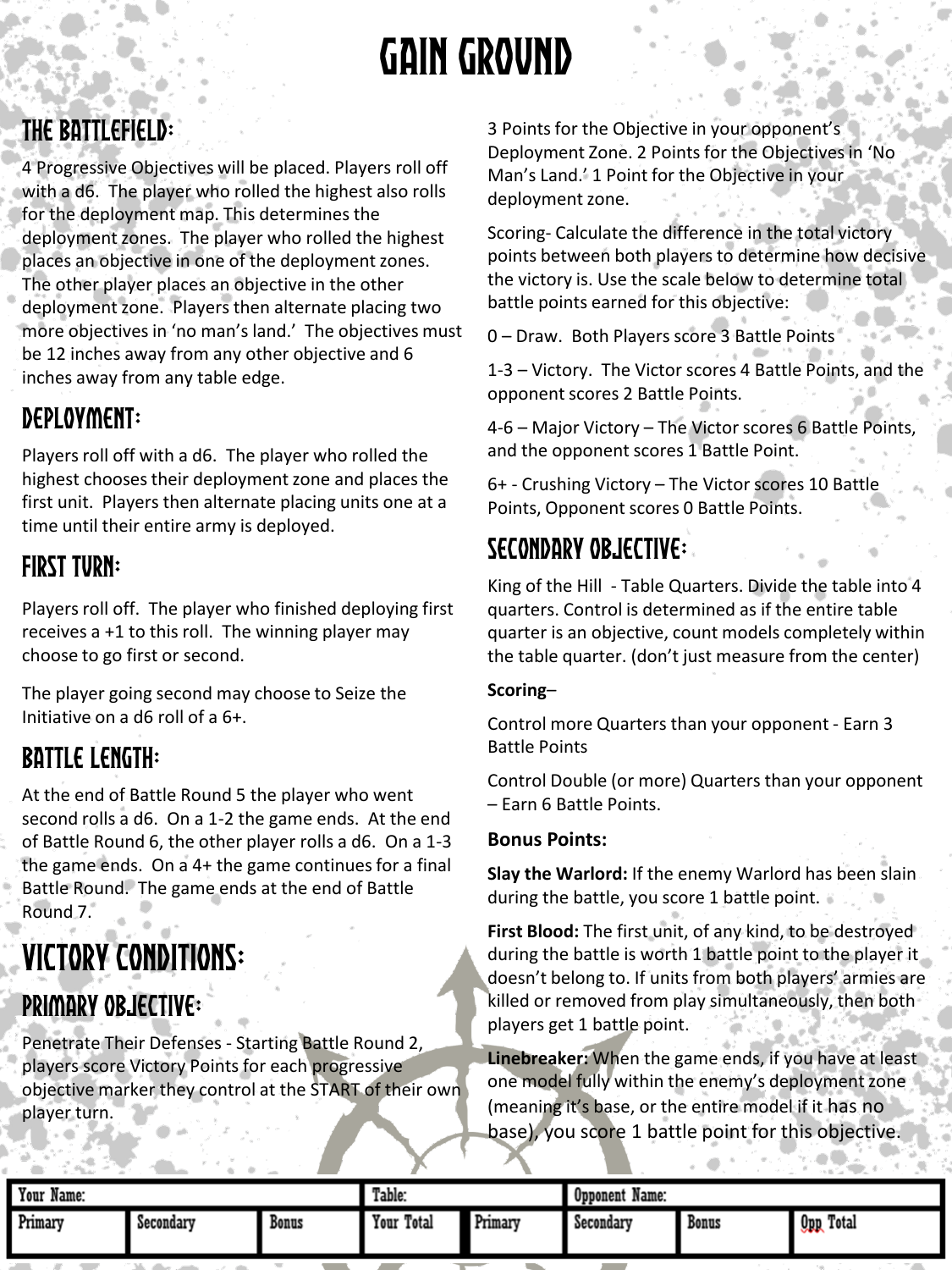# Unplanned Assault

### The Battlefield:

4 Objectives. Players roll off and the winner places the first objective. This player is the Attacker, the other is the Defender. The players alternate placement. Objectives must me 12 inches away from each other and 6 inches from any table edge.

## Deployment:

Players roll off with a d6. The player who rolled the highest also rolls for the deployment map and chooses his/her Deployment Zone. The player who did not choose the Deployment Zone places the first unit. Players then alternate placing units one at a time until their entire army is deployed.

### First Turn:

Players roll off. The player who finished deploying first receives a +1 to this roll. The winning player may choose to go first or second.

The player going second may choose to Seize the Initiative on a d6 roll of a 6+.

### Battle Length:

At the end of Battle Round 5 the player who went second rolls a d6. On a 1-2 the game ends. At the end of Battle Round 6, the other player rolls a d6. On a 1-3 the game ends. On a 4+ the game continues for a final Battle Round. The game ends at the end of Battle Round 7.

## Victory Conditions: PRIMARY OBJECTIVE:

**The Fog of War**: At the start of the 3<sup>rd</sup> battle round the Attacker chooses two of the objectives. By the roll of a d6 (1-3, 4-6) the Attacker randomly selects one of those objectives to be removed. The Defender does the same for the second set of objectives. The two remaining objectives are scored at the end of the game.

**Scoring**– If neither player controls more objectives than the other the game is a draw. If a player controls more objectives than the other that player earns a Minor Victory. If one player controls both objectives that player earns a Crushing Victory.

Draw – Both Players scores 3 Battle Points

Minor Victory – The Victor scores 6 Battle Points, Opponent scores 2 Battle Points

Crushing Victory – The Victor scores 10 Battle Points, Opponent scores 0 Battle Points.

### Secondary Objective:

**Go For The Throat**: Each player selects 3 units in their opponent's army. These are your High Value Targets.

**Scoring**– Players earn Battle Points based on the number of High Value Targets they completely destroy in their opponent's army. Both players can gain max points for this objective. Points for the tiers below are cumulative to total 6 (1+2+3=6).

First HVT Destroyed - Earn 1 Battle Point

Second HVT Destroyed - Earn 2 Battle Points

Third HVT Destroyed - Earn 3 Battle Points

#### **Bonus Points:**

**Slay the Warlord:** If the enemy Warlord has been slain during the battle, you score 1 battle point.

**First Blood:** The first unit, of any kind, to be destroyed during the battle is worth 1 battle point to the player it doesn't belong to. If units from both players' armies are killed or removed from play simultaneously, then both players get 1 battle point.

| Total<br>Total<br>Primary<br>Your<br>Primary<br><b>Qpp</b><br>Bonus<br>Bonus<br>Secondary<br>Secondary | Your<br>$\overline{\phantom{a}}$<br>Name: |  |  | Table: |  | Name:<br>Opponent |  |  |
|--------------------------------------------------------------------------------------------------------|-------------------------------------------|--|--|--------|--|-------------------|--|--|
|                                                                                                        |                                           |  |  |        |  |                   |  |  |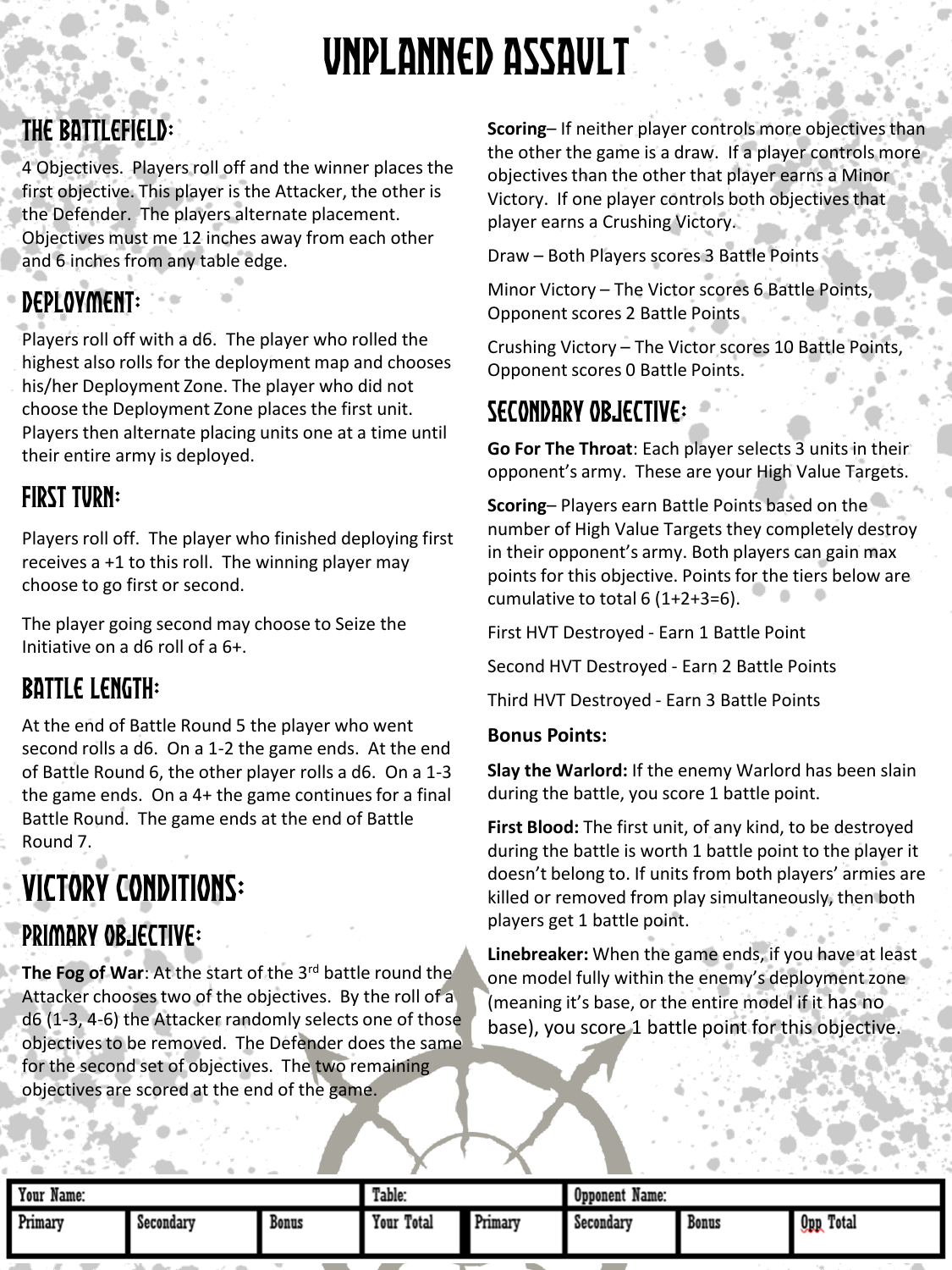# Hold the Line

### The Battlefield:

Both players roll a die. Starting with the player who rolled the highest, alternate placing 5 objectives on the Battlefield. Objectives must be more than 12" away from each other and more than 6" from the table edge.

### Deployment:

Players roll off with a d6. The player who rolled the highest also rolls for the deployment map and chooses his/her Deployment Zone. The player who did not choose the Deployment Zone places the first unit. Players then alternate placing units one at a time until their entire army is deployed.

### First Turn:

Players roll off. The player who finished deploying first receives a +1 to this roll. The winning player may choose to go first or second.

The player going second may choose to Seize the Initiative on a d6 roll of a 6+.

### Battle Length:

At the end of Battle Round 5 the player who went second rolls a d6. On a 1-2 the game ends. At the end of Battle Round 6, the other player rolls a d6. On a 1-3 the game ends. On a 4+ the game continues for a final Battle Round. The game ends at the end of Battle Round 7.

## Victory Conditions:

**Primary Objective** – Each objective controlled by a player is worth 2 battle points at the end of the game to the controlling player.

**Secondary Objective** – Players earn 1 Battle Point per unit destroyed to a Maximum of 6. You earn max points for this objective if you destroy all of the opponent's units.

### **Bonus Points:**

**Slay the Warlord:** If the enemy Warlord has been slain during the battle, you score 1 battle point (in addition to the battle point earned for killing a unit).

**First Blood:** The first unit, of any kind, to be destroyed during the battle is worth 1 battle point to the player it doesn't belong to. If units from both players' armies are killed or removed from play simultaneously, then both players get 1 battle point.

| Your Name:                           |           |       | Table:     |         | Opponent Name: |                                    |                          |
|--------------------------------------|-----------|-------|------------|---------|----------------|------------------------------------|--------------------------|
| Primary                              | Secondary | Bonus | Your Total | Primary | Secondary      | Bonus                              | Total<br>0 <sub>PP</sub> |
| x<br>the state of the country of the |           |       |            |         | <b>Texas</b>   | <b>ALC: YES</b><br><b>START OF</b> |                          |